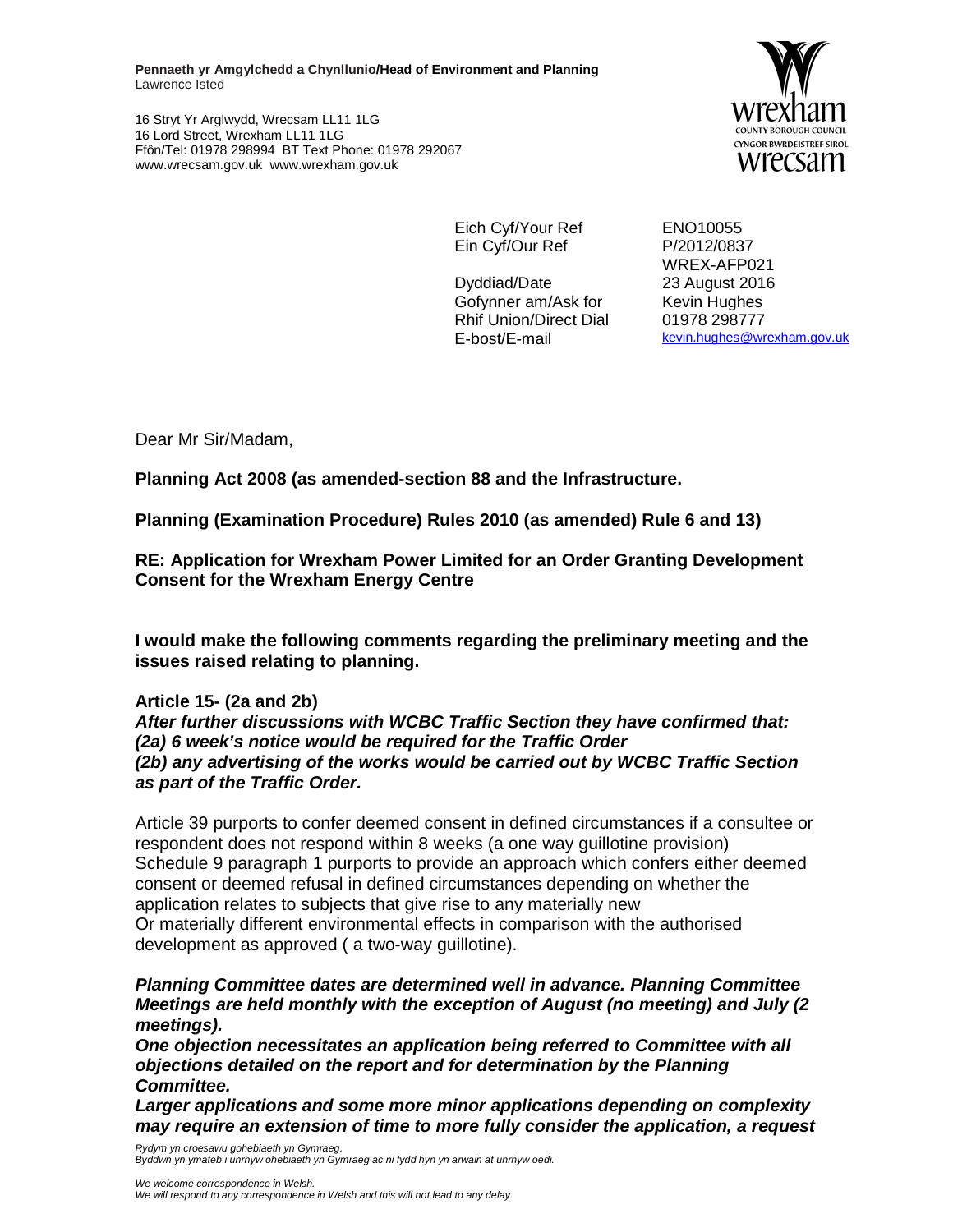**for additional time and an additional requirement for re-consultation. This type of application with particular problems and objections could fall foul of the proposed approach and objections not considered or perceived not to be considered.** 

**Some minor alterations/changes could be determined under Section 96A of The Town and Country Planning Act 1990 if deemed to be non-material amendments.** 

**To apply the above approach would require the Councils Delegation Scheme for determination of the application which would need to be revised and I consider it unlikely the Members would wish to adopt such an approach.** 

**Art 2(1)-date of final commissioning. How are the local planning authority and others to ascertain when this takes place. As referred to in the prelim meeting A planning condition would be required to stipulate the date. NRW would be the relevant organisation to issue a permit. Advice should be taken from them to ascertain the lead in time for notification required.** 

**ART 16-the list of organisations should include Wrexham Planning, Welsh Water and NRW.** 

**R81- Condition on Archaeology.** 

**Wrexham conditions are as follows.** 

**No development/works shall commence until the applicant has secured the maintenance of an on site watching brief by a suitably qualified archaeologist. during construction works in accordance with details which have been submitted to and approved in writing by the LPA. In the event of the discovery of important archaeological features outside of the scope of the watching brief, all works shall cease until otherwise advised in writing by the LPA.** 

**A second condition requires a copy of the watching brief being submitted to and approved by the LPA within 2 months of completion of the fieldwork.** 

**R9(4) with regard to abnormal in divisible loads he councils traffic section cannot give a particular definition. However given Highways would be involved with a formal process regarding larger and wider vehicles on the County Roads and assessing the routes and the suitability of particular crossing points etc planning would be consulted on particular movements by virtue of the planning condition.** 

**I would assume CPAT have made recommendations on Archaeology.** 

 **Kevin Hughes-Senior Planning Officer, Wrexham County Borough Council.**